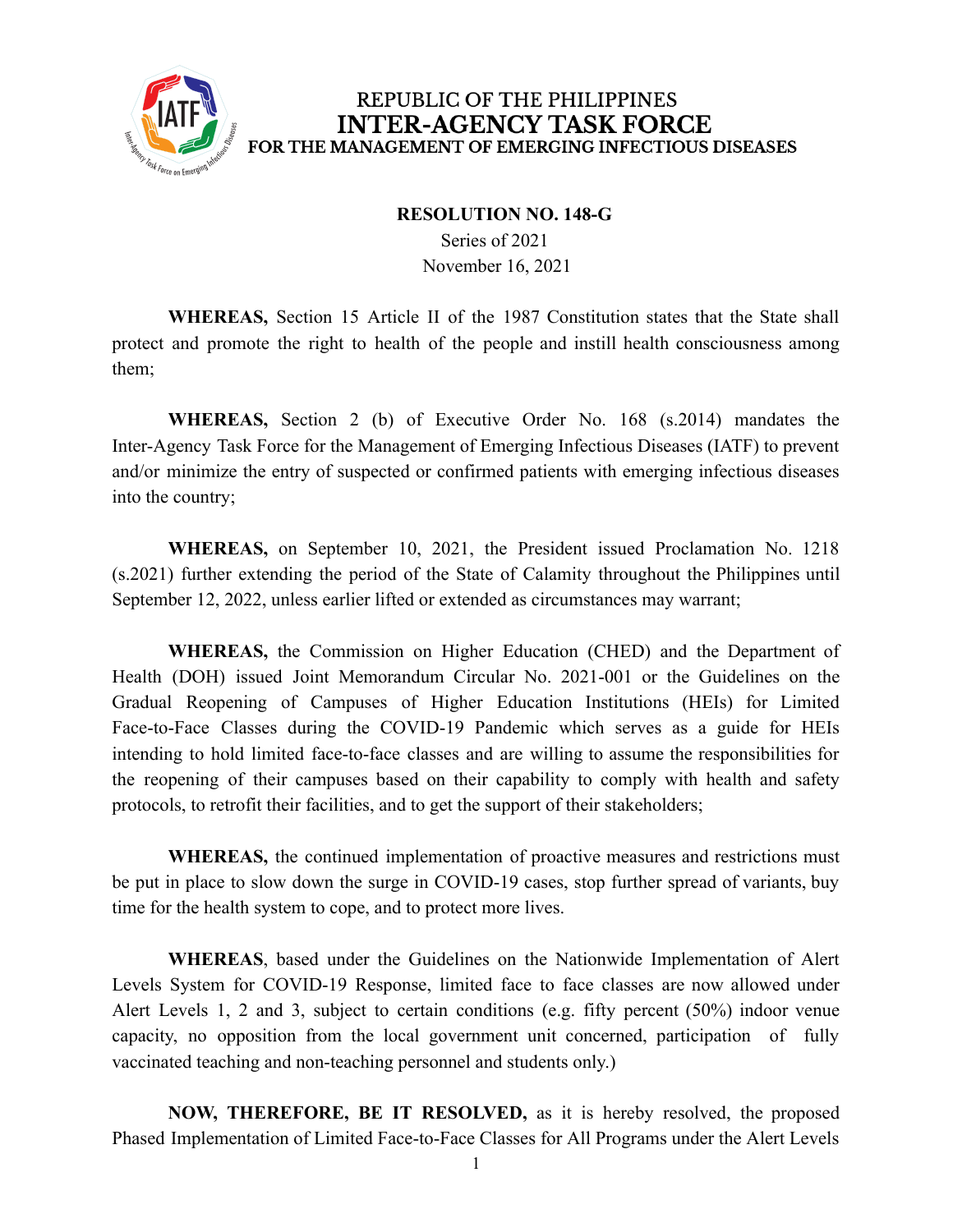

## REPUBLIC OF THE PHILIPPINES **INTER-AGENCY TASK FORCE** FOR THE MANAGEMENT OF EMERGING INFECTIOUS DISEASES

System for COVID-19 Response of CHED is hereby adopted. For this purpose, CHED may implement said program under the following phases to ensure the safe reopening of campuses:

- 1. Phase 1 implementation period will be December 2021 onwards: All HEIs in areas under Alert Level 2 may apply; and
- 2. Phase 2 implementation period will be January 2022 onwards: All HEIs in areas under Alert Level 3 may apply.

**RESOLVED FURTHER,** that the Chairperson and the Co-Chairperson shall be duly authorized to sign this Resolution for and on behalf of the Inter-Agency Task Force.

**APPROVED** this November 16, 2021, via *ad referendum***.**

**CST. DUQUE III** 

Secretary, Department of Health IATF Chairperson

**KARLO ALEXEI B. NOGRALES** Secretary, Office of the Cabinet Secretariat IATF Co-Chairperson